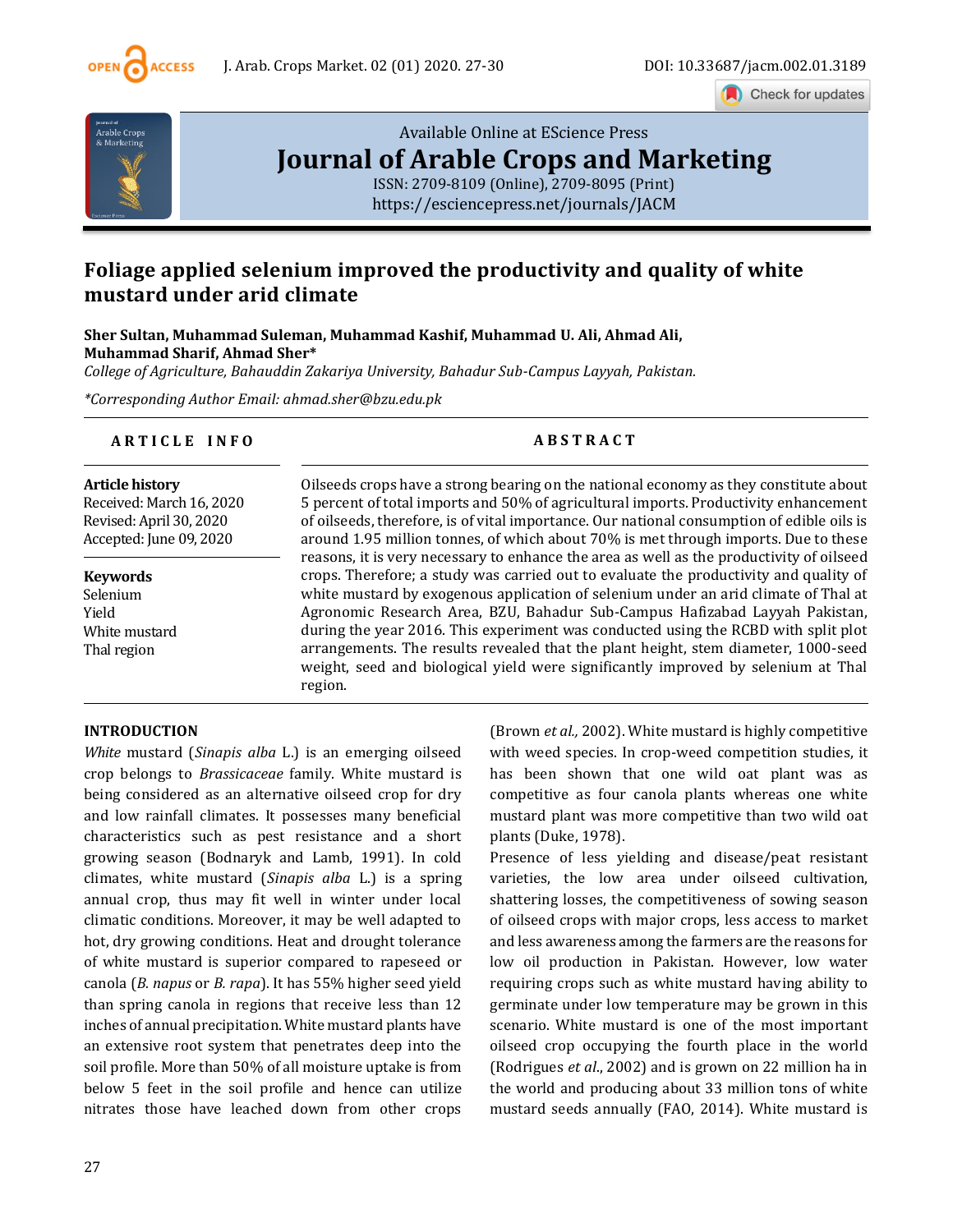being considered as an alternative oilseed crop for dry and low rainfall climates. Pakistan although, contains good fertile lands and enjoys favourable weather, still have a very large difference between the per unit yield as compared to other countries of the world. There are various factors that affect the yield of white mustard in Pakistan. Most common factors that cause the low yield are low quality seed (Anderson, 1993), non-availability of irrigation water in time (Xiong, 1998), poor seedbed preparation (Zarcinas et al., 1987), and late sowing (Ward *et al*., 2009).

Selenium is an essential element for many organisms; however, selenium isn't mentioned as an essential element (Galeas et al., 2007; Ferri *et al.,* 2007; Terry *et al.,*  2000). The plants show a variety of physiological responses and some species do store large amounts of selenium in themselves. But selenium is toxic to some plants so that these plants are so susceptible to large amounts of selenium in soil and water (Terry *et al.,* 2000). In general, selenium is an essential element for thirty selenoenzymes and selenoprotein and it is an important component of enzymes that protect the cells against free radicals. Also, incorporation of selenium into proteins protects the tissues and membranes again oxidative damage (Terry *et al.,* 2000; Neuhierl and Böck*,* 2004). Although selenium is an essential element for plants, it is not necessary and even toxic. But nonetheless, low concentrations of selenium have beneficial effects on the metabolism of plant cells and regulates the absorption of some ions. Thus, the present study was aimed to enhance the productivity of white mustard through foliar application of Se.

#### **MATERIALS AND METHODS**

**Site description:** This field experiment was conducted at the Agronomic Research Area, Bahauddin Zakariya University, Bahadur Sub Campus Layyah during 2016-17. **Experimental treatments and experimental design:**  The experiment was laid out in a randomized complete block design (RCBD) with 3 replications. The experiment consisted of following treatments;

| <b>Treatments:</b> Selenium (Se) levels |                     |  |  |  |  |  |
|-----------------------------------------|---------------------|--|--|--|--|--|
|                                         | $T_1 = 0$ (control) |  |  |  |  |  |
| $T_2 = 2 \text{ mM}$                    |                     |  |  |  |  |  |
| $T_3 = 4 \text{ mM}$                    |                     |  |  |  |  |  |
| $T_4 = 6 \text{ mM}$                    |                     |  |  |  |  |  |

**Crop husbandry:** Before sowing of the seed, the field was properly levelled. When the soil reached proper moisture level, it was ploughed three times followed by planking. After seedbed preparation, the crop was sown in 25 cm apart rows with single row hand drill using a seed rate of 10 kg ha-1. Fertilizer was applied @ 120-100 kg NP ha-1. The whole of the phosphorus and one-third of the nitrogen was applied as a basal dose. Remaining nitrogen was applied with first and second irrigation in equal splits. All other agronomic practices were kept normal and uniform for all the treatments. The crop was sown on November 03, 2016. Thinning was done on December 18, 2016, to maintain plant population. Weeding was also done manually to remove the weeds. The climate of the area is was arid. The soil was sandy loam. Row to row distance was 30 cm and the net plot size was 1.8 m× 5m. **Data Recording:** Data on plant height, number of leaves, stem diameter, biological yield, and seed yield was recorded following the standard procedures. The crop became fully matured in the last week of March. When

**Statistical analysis:** The collected data were analyzed statistically using computer software STATISTIX 8.1. Significance of variance was tested by using analysis of variance technique and the differences among treatment means were compared using LSD test (*p* = 0.05). Data were presented graphically using the excel sheet. Standard error was computed for comparison of treatments and parallels were drawn for growth and development.

90% heads become brown, the harvesting was done.

#### **RESULTS**

**Plant height (cm):** Exogenous application of selenium at variable levels significantly affected the plant height. Among the selenium treatments, the highest plant height was recorded when selenium was foliage applied at the rate of 6mM and that was statistically similar to the application of selenium at 4mM (Table 1).

**Stem Diameter (cm):** Exogenous application of selenium at variable levels significantly affected the stem diameter. Among treatments, maximum stem diameter was recorded at the rate of 4mM followed by selenium application at 2 mM and 6 mM, respectively (Table 1).

**Number of leaves per plant:** Among Se levels, the minimum number of leaves was recorded at the highest rate of Se (6 mM) as compared to the lowest level (control) of Se. **Biological Yield:** Se treatments showed a significant effect on biological yield of the white mustard crop as shown in table 1. The maximum biological yield was recorded at the highest level of Se (6 mM) as compared to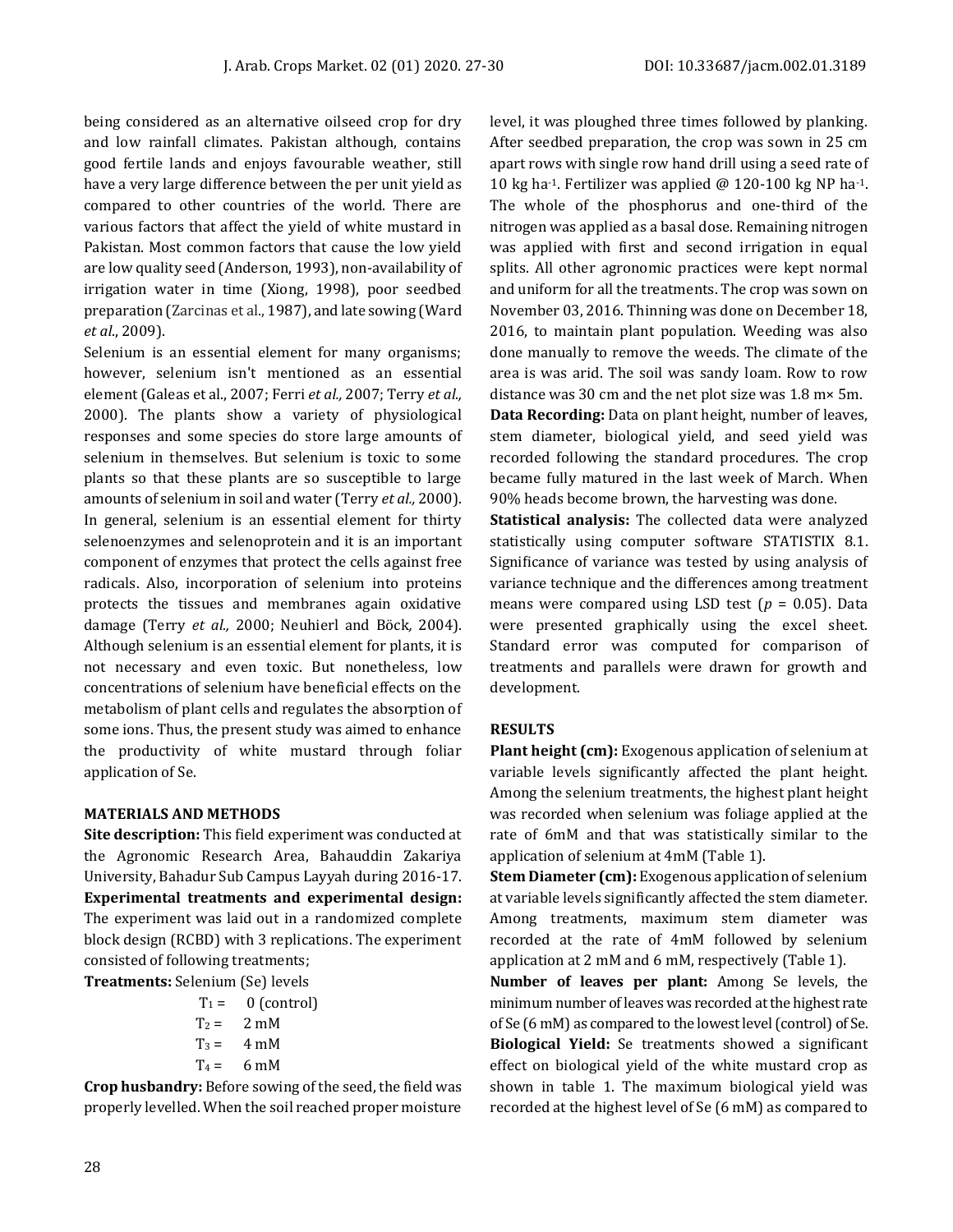the lowest rate (control) where no Se was applied. **Seed yield:** Among Se treatments, the maximum seed yield (SY) was found at 4 mM of Se followed by 2 and 6 mM, respectively (Table 1). On the other hand, the lesser straw yield was recorded in the control plot.

| Table 1. Influence of various selenium levels on growth and yield component of white mustard crop grown in Thal Region. |              |               |                  |                  |            |  |
|-------------------------------------------------------------------------------------------------------------------------|--------------|---------------|------------------|------------------|------------|--|
| Treatments                                                                                                              | Plant height | Stem diameter | Number of        | Biological yield | Seed yield |  |
|                                                                                                                         | (cm)         | (cm)          | leaves per plant |                  |            |  |
| Control                                                                                                                 | 159.22 C     | 2.53B         | 2.24C            | 1650.4 D         | 2.53 B     |  |
| 2mM                                                                                                                     | 166.31 B     | 2.87 A        | 2.41 BC          | 1795.3 C         | 2.87 A     |  |
| 4mM                                                                                                                     | 174.07 A     | 2.97A         | 2.48 B           | 1894.0 B         | 2.97A      |  |
| 6mM                                                                                                                     | 177.82 A     | 2.84 A        | 2.66A            | 2032.0 A         | 2.84 A     |  |
| LSD(0.05)                                                                                                               | 9.7          | 0.80          | 0.2              | 30.9             | 0.18       |  |

#### **DISCUSSION**

This study indicated that selenium application significantly improved the morphological and yield and yield related to white mustard. Selenium application at a high level was most beneficial. Indeed, selenium is an essential element for many organisms; however, selenium isn't mentioned as an essential element (Galeas et al., 2007; Ferriet al., 2007; Terry et al., 2000). The plants show a variety of physiological responses and some species do store large amounts of selenium in themselves. In general, selenium is an essential element for thirty selenoenzymes and selenoprotein and it is an important component of enzymes that protect the cells against free radicals. Also, incorporation of selenium into proteins protects the tissues and membranes again oxidative damage (Terry et al., 2000; Neuhierl and Böck*,* 2004). Although selenium is an essential element for plants, it is not necessary and even toxic. Nonetheless, low concentrations of selenium have beneficial effects on the metabolism of plant cells and regulate the absorption of some ions. Plants treated with selenium increases the number of enzymes, eliminators of H2O<sup>2</sup> (particularly ascorbate peroxidase and glutathione peroxidase) and antioxidant compounds (such as ascorbate, glutathione and proline (Quinn et al., 2010; Djanaguiraman et e.., 2004; Krzysztof al., 2008) and that is why selenium can reduce the amount of  $H_2O_2$  in plants (Freeman et al., 2006). Studies have shown that the soil in some areas (such as Northern Europe) are facing with selenium deficiency (Gao, 2000; Searcy and Macnair, 1990). Selenium foliar application increased the number of antioxidant enzymes and drought resistance raises (Dhillon, 2009). Thus, selenium application at 6 mM might opt.

### **CONCLUSIONS**

The results revealed that the plant height, stem diameter, 1000-seed weight, and biological yield were significantly improved by selenium application.

### **REFERENCES**

- Alda, S., M. Camelia, T. Cristina-Elena, P. Mirela, R.Diana and D. Delia. 2011. The influence of and Fe under newly reclaimed sandy soil conditions. American-Eurasian Journal of Agricultural & Environmental Sciences, 12: 1075-1080.
- Anderson, J. W. 1993. Selenium interactions in sulfur metabolism, Sulfur nutrition and assimilation in higher plants: regulatory, agricultural and environmental aspects. SPB Academic Publishing, The Hague, The Netherlands, p. 49-60.
- Bañuelos, G. S. and Z. Q. Lin. 2010. Cultivation of the Indian fig Opuntia in selenium-rich drainage sediments under field conditions. Soil Use and Management, 26: 167-175.
- Brown, P. H., I. Cakmak and Q. Zhang. 1993. Form and Function of Zinc Plants. Zinc in Soils and Plants. Springer Netherlands, p. 93-106.
- Dhillon, K. S. and S. K. Dhillon. 2009. Selenium concentrations of common weeds and agricultural crops grown in the seleniferous soils of northwestern India. Science of The Total Environment, 407: 6150-6156.
- Djanaguiraman, M., D. D. Devi, A. K. Shanker, J. A. Sheeba and U. Bangarusamy. 2004. Impact of selenium spray on monocarpic senescence of soybean (Glycine Max L.). Journal of Food Agriculture and Environment, 2: 44-47.